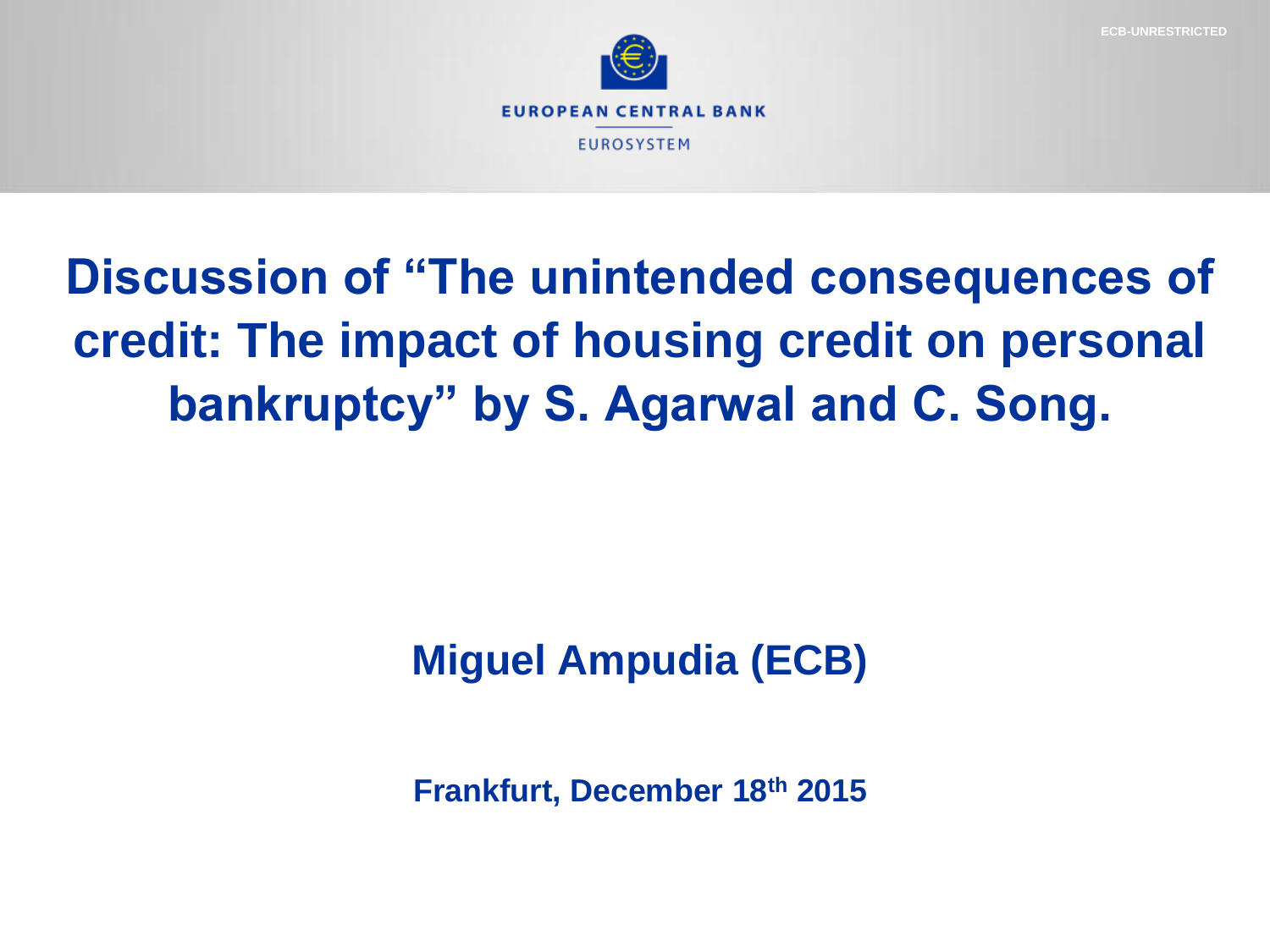• **QUESTION:** Does an increase in (housing) credit leads to more bankruptcies?

### • **DATA:**

- Private sector housing market in Singapore.
- Housing transactions + bankruptcy + bankruptcy related legal cases.
- Sample period: 05/1996-02/2010.

#### • **IDENTIFICATION:**

- Exploit changes in regulation.
- "Difference-in-differences" approach.
- Increase in LTV limit + exposure to LTV limit (proxied by house price and house size).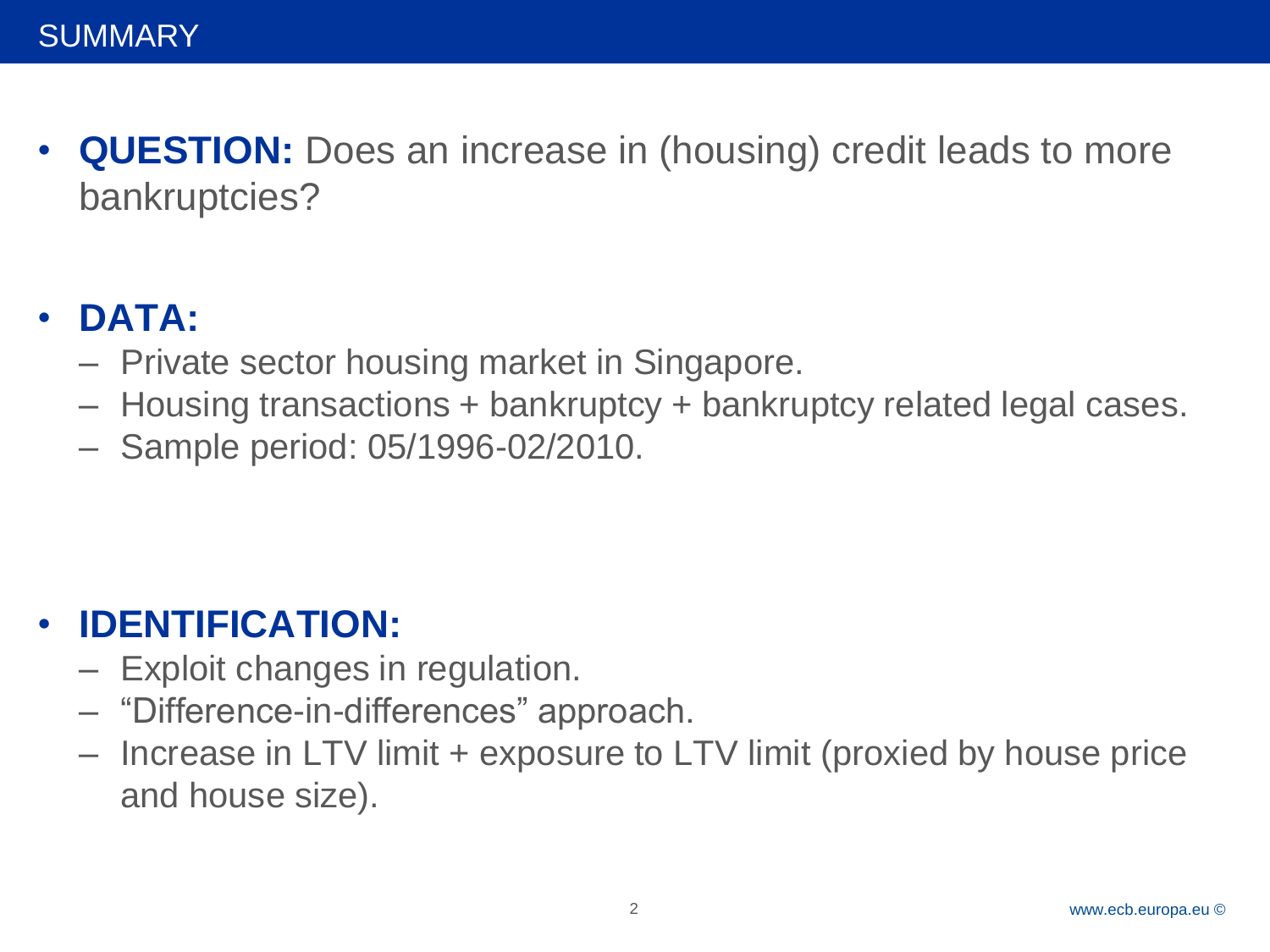### • **RESULTS**

– **Increase in LTV of 10 p.p.** results in an increase likelihood of bankruptcy of those buying relatively expensive houses by 0.15-0.20 p.p. respect to those buying relatively cheap houses.

#### – **Channels:**

- Composition effect: buy more expensive houses.
- Debt burden effect: increase on the burden of monthly payments (+).

#### – **Robustness checks/extensions:**

- Irresponsible buyers.
- Interest rate.
- Speculators vs owner-occupied house buyers.
- Selling behaviour.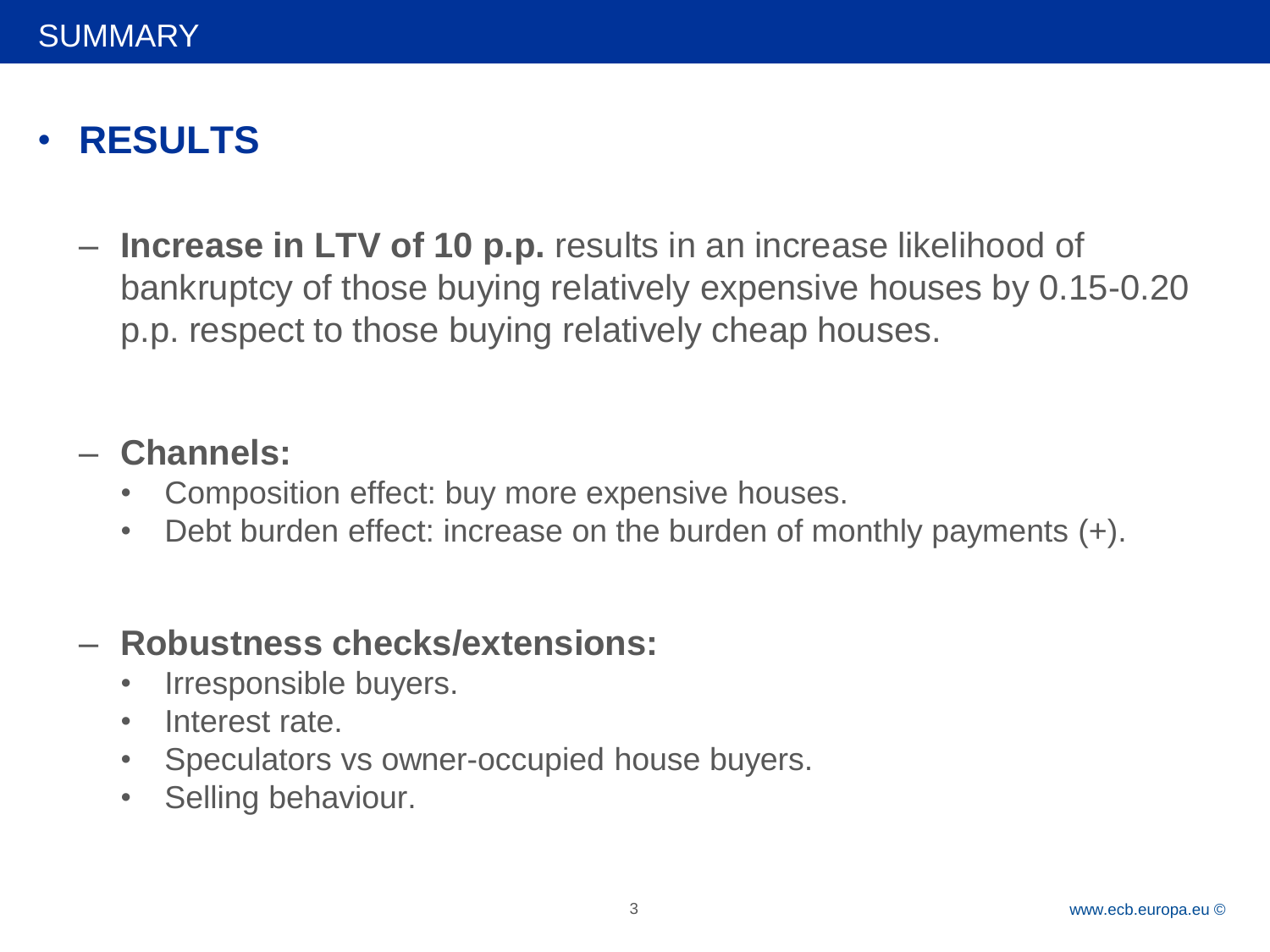### Identification strategy

- Key assumption: more expensive, bigger houses more exposed to LTV limit. No evidence is given.
- 07/2005: Change in LTV + change in minimum cash requirements. CPF plays an important role (i.e. 100,000\$ cash + \$200,000 CPF vs \$100,000 cash + \$0 CPF). More info would be interesting.
- Pre and post-treatment periods: 3 years, rationale, robustness checks?
- Common trend assumption: why not use simple graph of trends for treatment and control groups?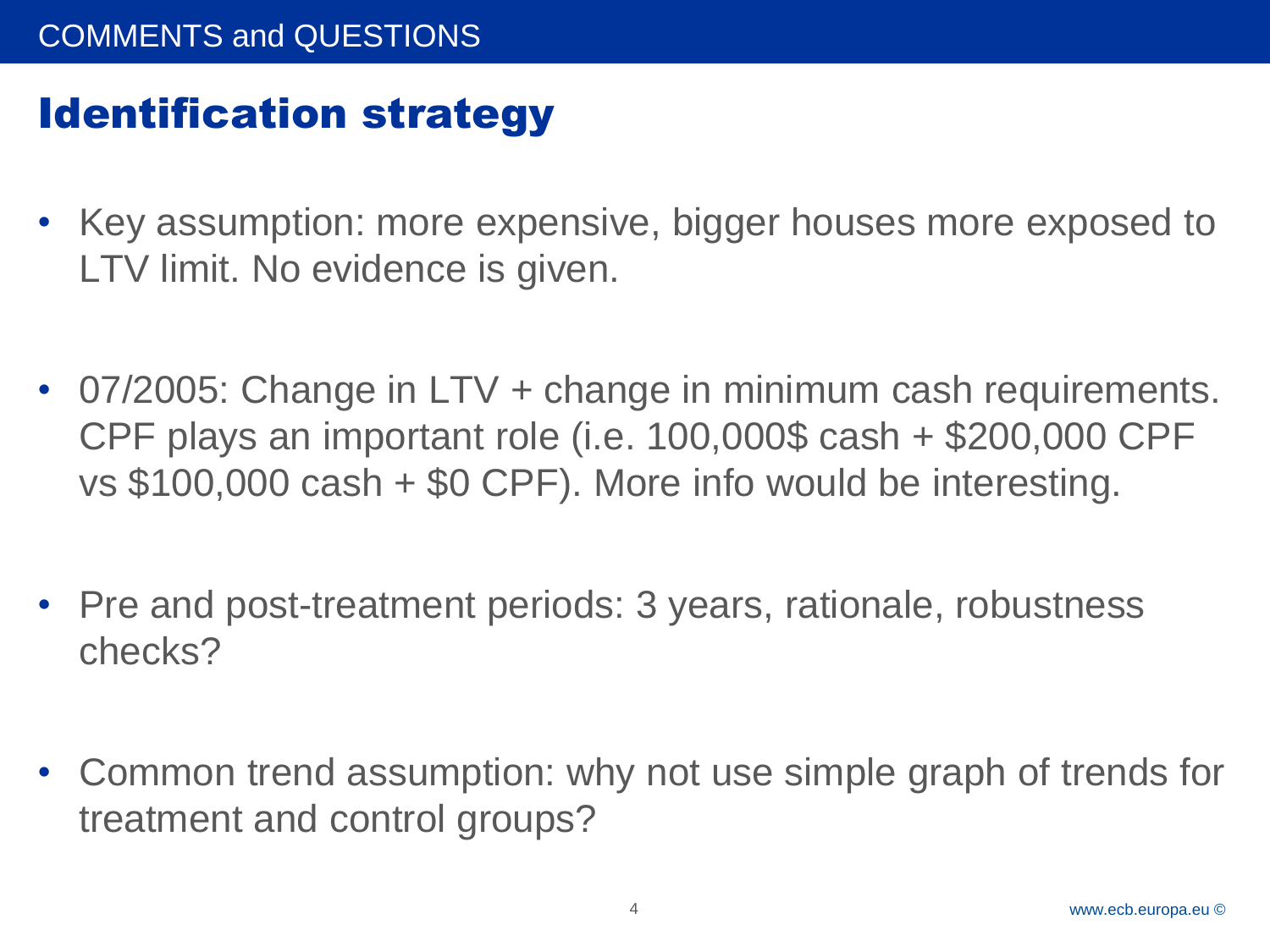#### Some evidence from Spain







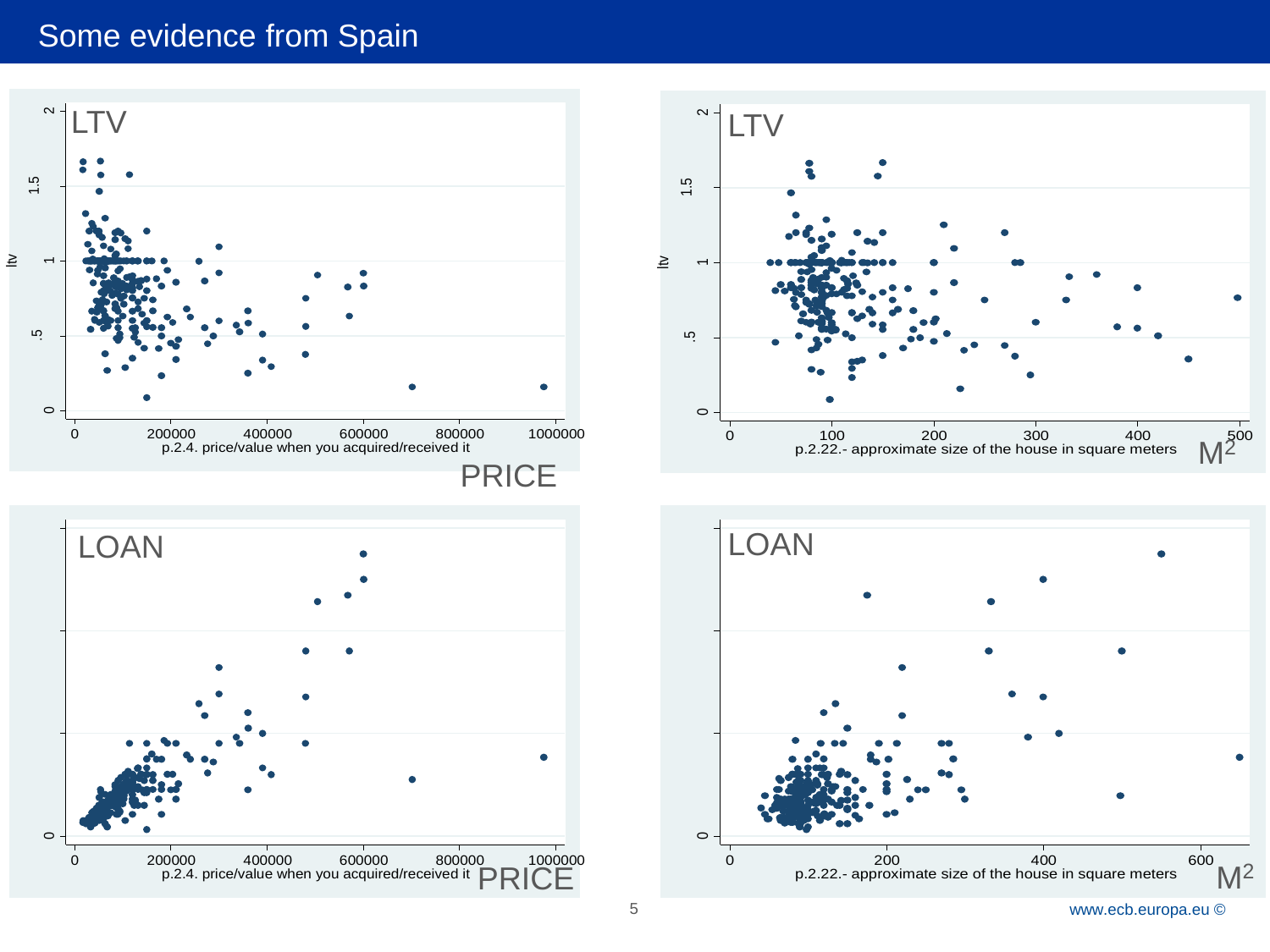### **Channels**

- Distinction between the two channels is not totally clear: the increase in debt burden might come from buying a more expensive house.
- Where do households who would have not bought with the original LTV but do now fit? (related to irresponsible buyers).